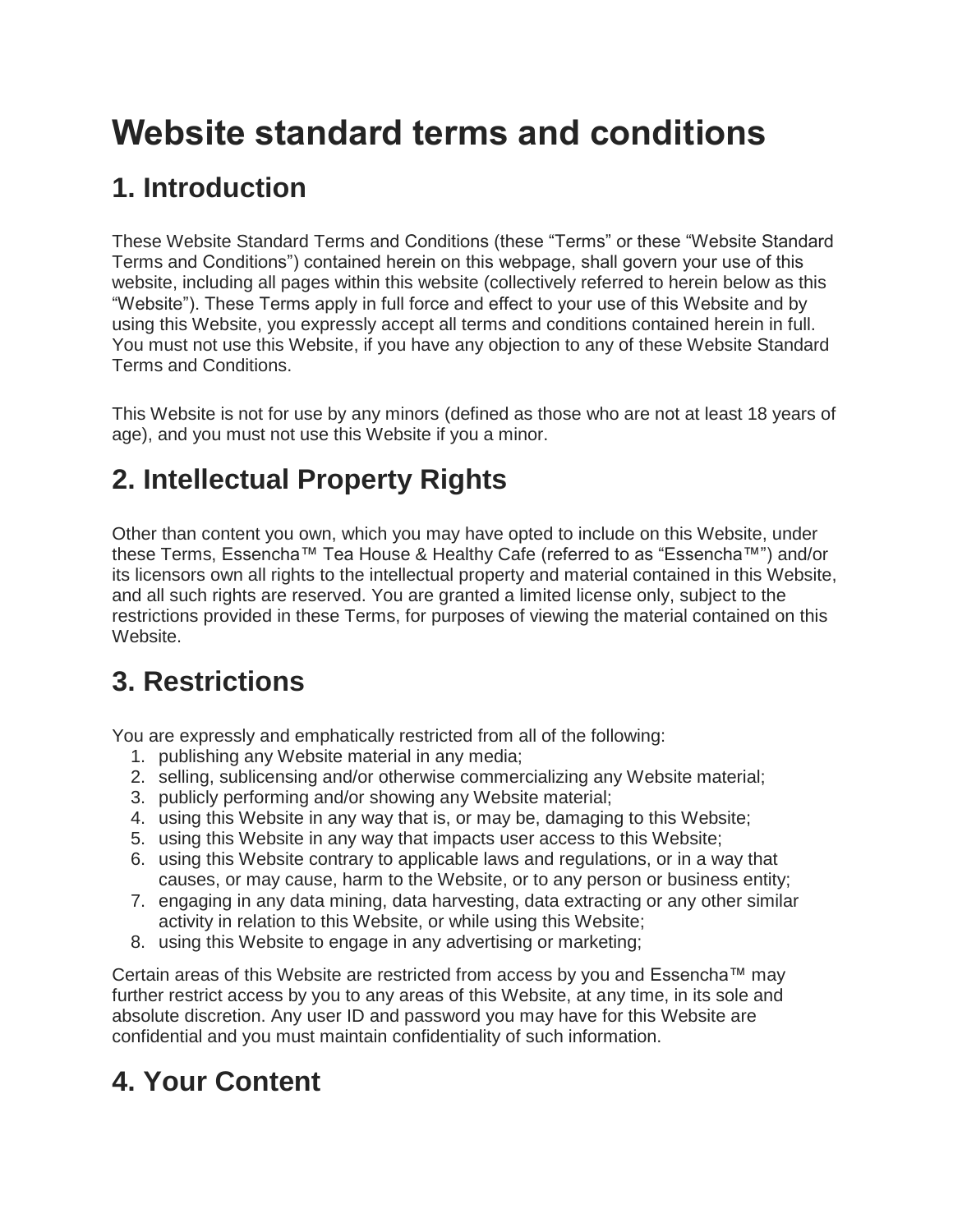In these Website Standard Terms and Conditions, "Your Content" shall mean any audio, video, text, images or other material you choose to display on this Website. With respect to Your Content, by displaying it, you grant Essencha™ a non-exclusive, worldwide, irrevocable, royalty-free, sublicensable license to use, reproduce, adapt, publish, translate and distribute it in any and all media.

Your Content must be your own and must not be infringing on any third party's rights. Essencha™ reserves the right to remove any of Your Content from this Website at any time, and for any reason, without notice.

## **5. No warranties**

This Website is provided "as is," with all faults, and Essencha™ makes no express or implied representations or warranties, of any kind related to this Website or the materials contained on this Website. Additionally, nothing contained on this Website shall be construed as providing consult or advice to you.

# **6. Limitation of liability**

In no event shall Essencha™, nor any of its officers, directors and employees, be liable to you for anything arising out of or in any way connected with your use of this Website, whether such liability is under contract, tort or otherwise, and Essencha™, including its officers, directors and employees shall not be liable for any indirect, consequential or special liability arising out of or in any way related to your use of this Website.

## **7. Indemnification**

You hereby indemnify to the fullest extent Essencha™ from and against any and all liabilities, costs, demands, causes of action, damages and expenses (including reasonable attorney's fees) arising out of or in any way related to your breach of any of the provisions of these Terms.

## **8. Severability**

If any provision of these Terms is found to be unenforceable or invalid under any applicable law, such unenforceability or invalidity shall not render these Terms unenforceable or invalid as a whole, and such provisions shall be deleted without affecting the remaining provisions herein.

## **9. Variation of Terms**

Essencha™ is permitted to revise these Terms at any time as it sees fit, and by using this Website you are expected to review such Terms on a regular basis to ensure you understand all terms and conditions governing use of this Website.